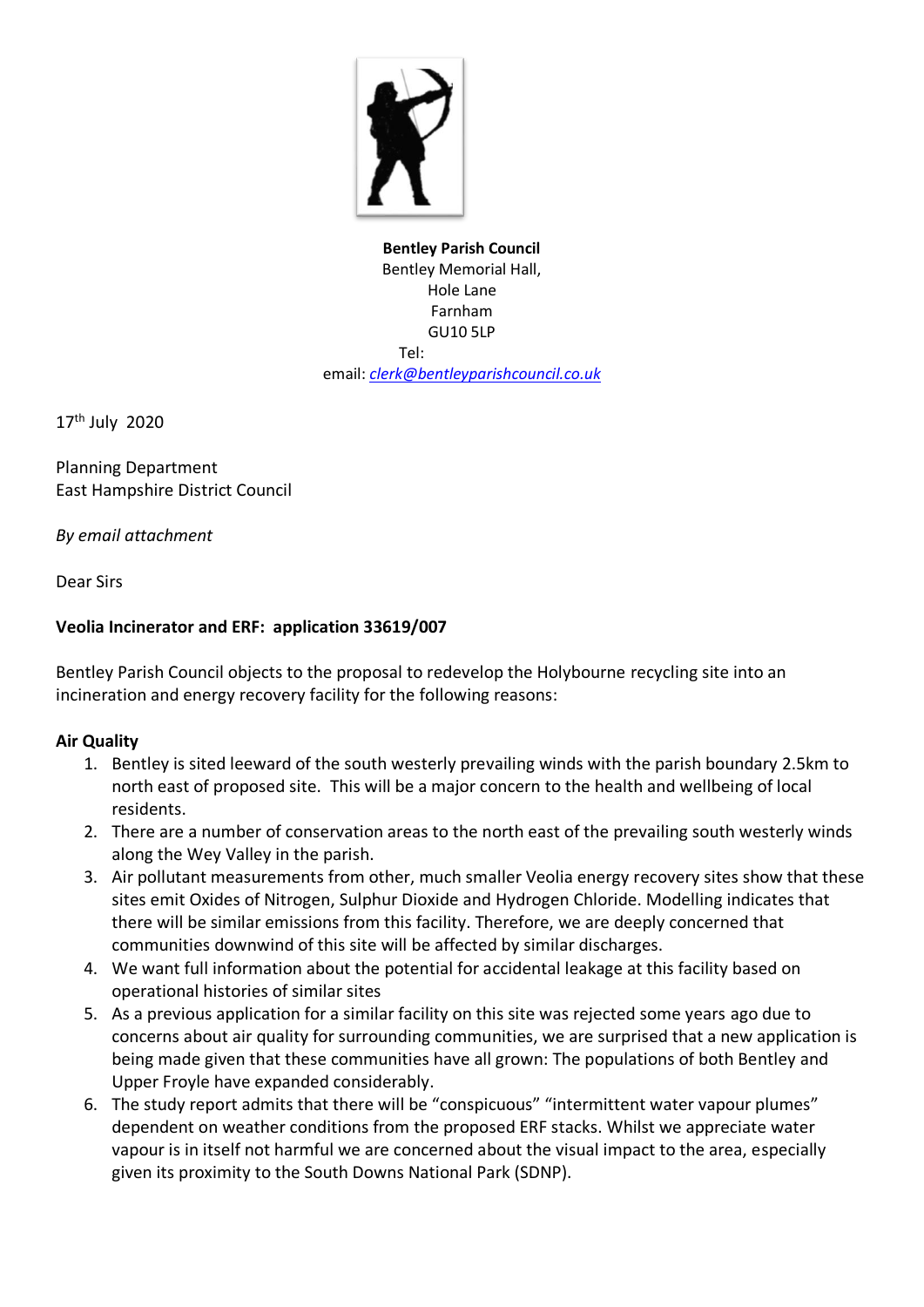### **Visual Impact**

- 1. This large industrial facility clashes with the rural nature of the area.
- 2. The proposal states that two 80m stacks will be constructed, which will be clearly visible from the SDNP, some 1.2km to south, and also from the higher ground in the parish of Bentley.
- 3. These stacks will obviously require warning lighting for aircraft and so will be visible to a wider area during night time.
- 4. The proposed building is itself 50m high. In the undulating landscape and proximity to the A31 and the railway this will also be impossible to disguise by any screening, spoiling views from the SDNP and of the local rural aspect outside the park. The site is too small for there to be any effective landscaping to disguise or hide the facility.
- 5. The study describes an "attractive external environment for the proposed built develop". Given the limited space available for any suitable landscaping we wonder about Veolia's definition of "attractive".
- 6. The proposed development is out of scale with the surrounding countryside and not compatible with the setting.
- 7. Light and noise are acknowledged factors in the report but there is no definite plan to deal with this pollution. We need to see clear plans to deal with these effects on the local landscape and communities, especially as the facility is planned to be in continuous operation. The effect of light and noise, particularly during night time, is a major concern to us.
- 8. Grid connection for the power station we believe will involve over ground cabling and more pylons in the area. This is again likely to be visible from the SDNP and will spoil views. We want to see details and plans to minimise the impact of these installations.

## **Traffic and Transport**

- 1. The study recognises there will be additional lorry traffic to and from the site with an increase from 128 movements to 216 movements per day. This is a 41% increase and will have a significant effect on traffic flow through Bentley since traffic from the west to the facility has to turn at the A31 western slip roads to Bentley. This will add further congestion to the village from these large lorries. This will be worse during construction with the daily movements of staff vehicles predicted to be 466 and daily HGV movements 100.
- 2. Increased traffic around the village has become a sensitive issue through recent, continuing and proposed residential developments in and around the area. Bentley has become a focal point for road access to the M3 and A3 from the county and these additional movements will add to this serious problem.
- 3. A more efficient site entrance for lorry traffic approaching from the west is required should the proposal proceed. We would object to a continued turning arrangement in Bentley.
- 4. As stated above, there is potential for visible gas plumes from the proposed facility which could impair visibility to both road vehicles and rail services that both run very close to the site. We are concerned about safety from these emissions for road and rail users.
- 5. We are also concerned that no traffic and transport assessment has been considered at this stage. This we believe is an important consideration in any such development, especially at a time when traffic along the A31 between Alton and Farnham is increasing due to residential development in the area.

#### **Environment**

- 1. The application appears to be dismissive of the effect of noise and disturbance on the local communities and environment. Veolia appear to have no interest in the effect of this proposed facility on the local area. We do not find this an acceptable attitude.
- 2. The River Wey is an important wildlife corridor in the area and potentially under further pressure from this development.